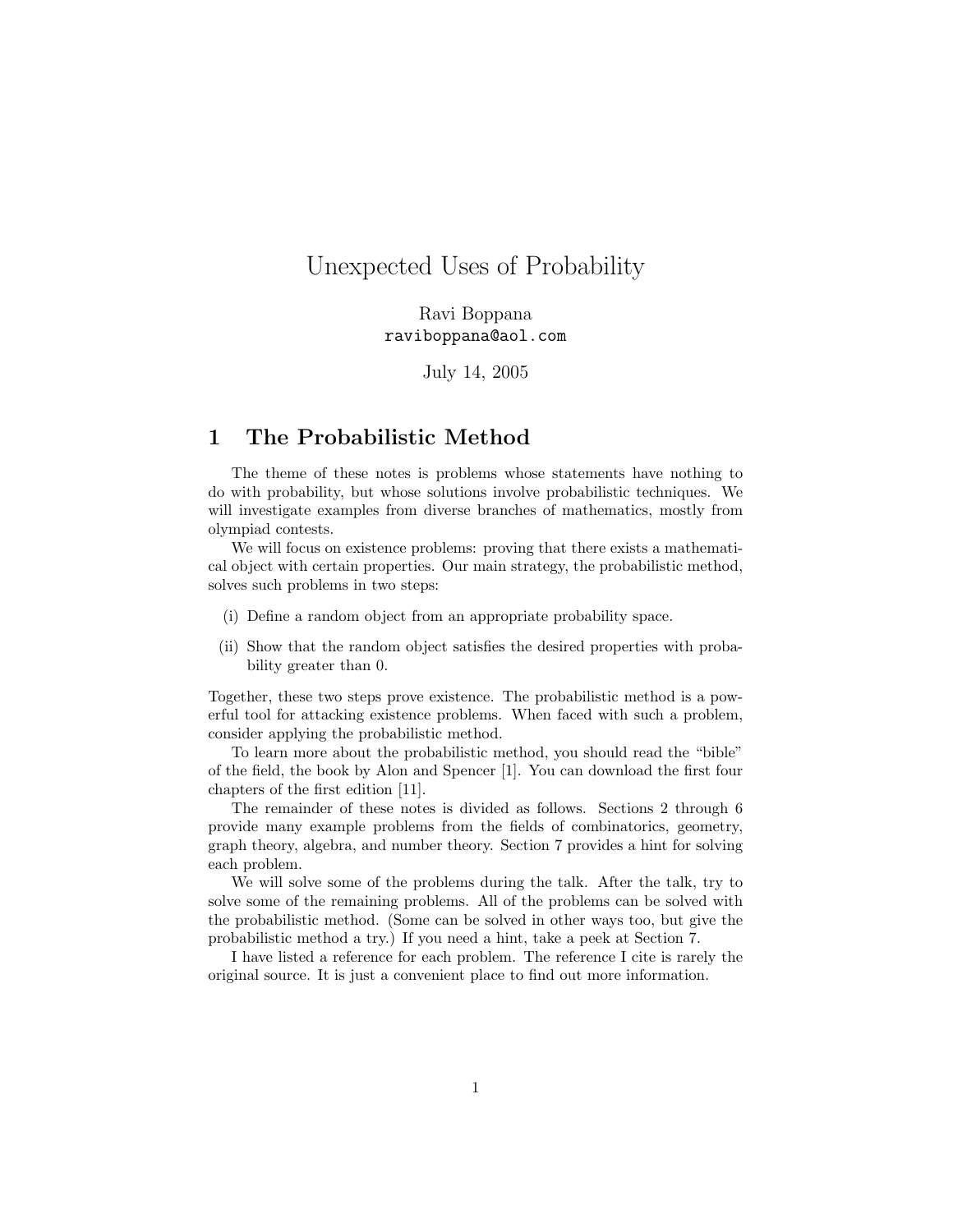# 2 Combinatorics

Problem 1 (IMC for University Students 2002 [6]) Two hundred students participated in a mathematical contest. They had 6 problems to solve. It is known that each problem was correctly solved by at least 120 participants. Prove that there must be two participants such that every problem was solved by at least one of these two students.

Problem 2 (IMO Shortlist 1987 [9]) Show that we can color the elements of the set  $\{1, 2, \ldots, 1987\}$  with 4 colors so that any arithmetic progression of ten terms, each in the set, is not monochromatic.

Problem 3 (Zarankiewicz) Show that there exists a partition of the set of positive integers into two classes such that neither class contains an infinite arithmetic progression, and neither class contains 3 consecutive integers.

**Problem 4 (IMO 1987 [9])** Let  $p_n(k)$  be the number of permutations of the set  $\{1, \ldots, n\}, n \geq 1$ , which have exactly k fixed points. Prove that

$$
\sum_{k=0}^{n} k p_n(k) = n!.
$$

(Remark: A permutation  $f$  of a set  $S$  is a one-to-one mapping of  $S$  onto itself. An element i in S is called a fixed point of the permutation f if  $f(i) = i$ .

Problem 5 With the same notation as in the previous problem, determine the value of

$$
\sum_{k=0}^{n} k^2 p_n(k).
$$

**Problem 6 (IMO 1989 [9])** A permutation  $(x_1, x_2, ..., x_{2n})$  of the set  $\{1, 2, ..., 2n\}$ , where *n* is a positive integer, is said to have property P if  $|x_i - x_{i+1}| = n$  for at least one i in  $\{1, 2, \ldots, 2n-1\}$ . Show that, for each n, there are more permutations with property P than without.

**Problem 7 (Kraft's inequality 1949 [3, Chap. 5])** Let  $C$  be a set of binary strings. (A binary string is a finite sequence of 0's and 1's). Say that  $C$  is a prefix-free code if no string in  $C$  is a prefix of another string in  $C$ .

(i) Show that if  $C$  is a prefix-free code, then

$$
\sum_{x \in C} \frac{1}{2^{|x|}} \le 1.
$$

Here  $|x|$  means the length of string x.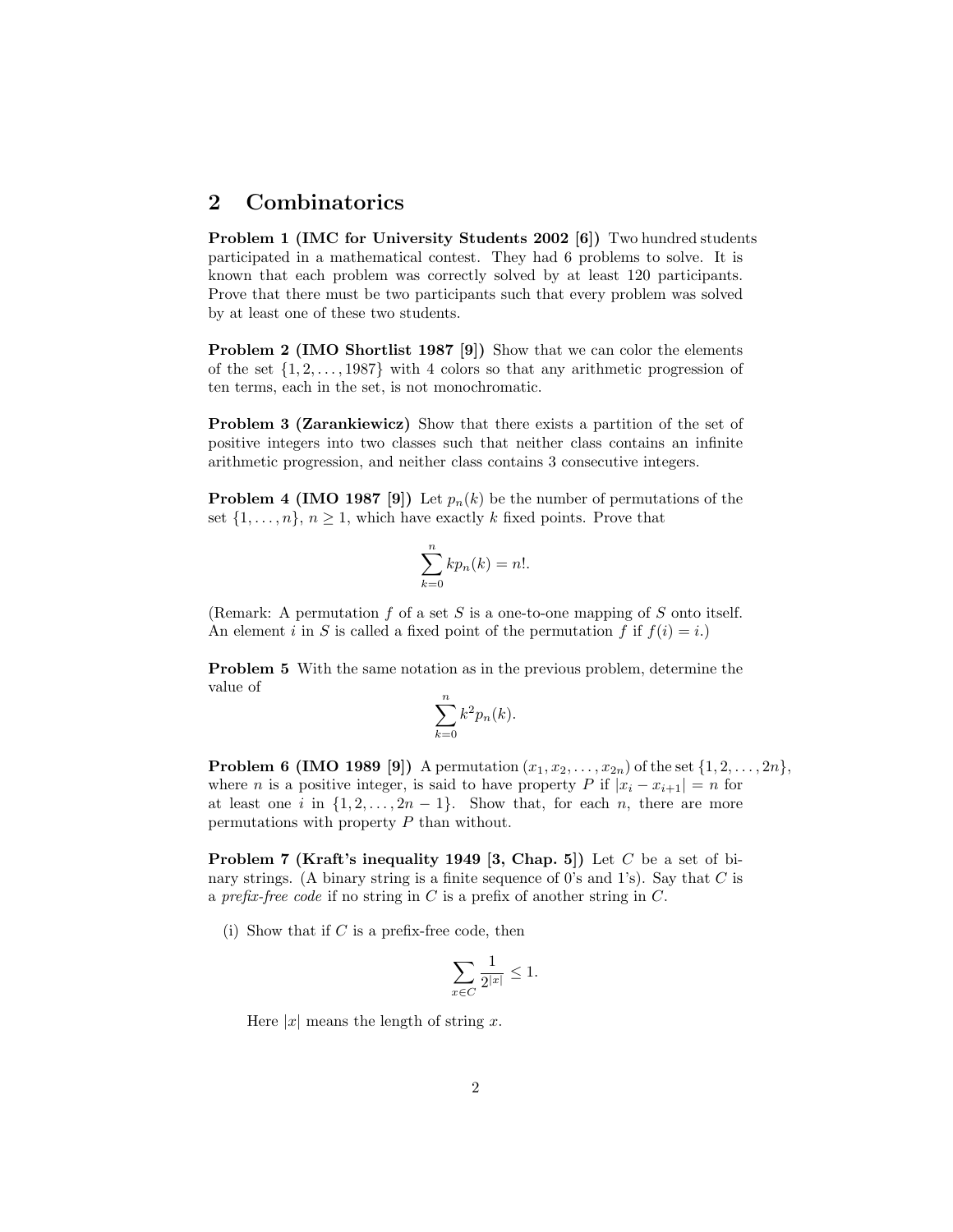(ii) Show that if C is a prefix-free code with  $n \geq 1$  strings, then the average length of a string in C is at least  $\log_2 n$ .

**Problem 8 (Sperner 1928 [1, Chap. 11])** Let  $\mathcal F$  be a family of subsets of  $\{1,\ldots,n\}$ . Say that F is an *antichain* if no set in F is a subset of another set in F.

(i) Show that if  $\mathcal F$  is an antichain, then

$$
\sum_{S\in\mathcal{F}}\frac{1}{{n\choose |S|}}\leq 1.
$$

(ii) Show that if F is an antichain, then  $|\mathcal{F}| \leq {n \choose \lfloor n/2 \rfloor}$ .

**Problem 9 (IMO 1998 [9])** In a competition, there are a contestants and b judges, where  $b \geq 3$  is an odd integer. Each judge rates each contestant as either "pass" or "fail". Suppose  $k$  is a number such that, for any two judges, their ratings coincide for at most k contestants. Prove that  $k/a \ge (b-1)/(2b)$ .

**Problem 10 (Iberoamerican Olympiad 2001 [9])** Let S be a set with n elements. Let  $S_1, S_2, \ldots, S_k$  be subsets of S (for  $k \geq 2$ ), each with at least r elements. Prove that there exist i and j (with  $1 \leq i < j \leq k$ ) such that the number of common elements of  $S_i$  and  $S_j$  is at least

$$
r-\frac{nk}{4(k-1)}\,.
$$

## 3 Geometry

Problem 11 (Engel [4, Chap. 4]) There are 650 points in a circle of radius 16. We have a washer (in other words, an annulus or ring) of inner radius 2 and outer radius 3. Prove that we can place the washer so that it covers at least 10 of the points.

Problem 12 (All Russian Olympiad 1961 [9]) There are 120 unit squares in a 20-by-25 rectangle. Prove that we can place a circle of unit diameter inside the rectangle without intersecting any of the squares.

**Problem 13 (Engel [4, Chap. 4])** Let S be a subset of the unit interval with measure (total length) more than  $1/2$ . Prove that there exist two points of S that are exactly distance 0.1 apart.

Problem 14 (Engel [4, Chap. 4]) 12% of (the surface of) a sphere is painted black; the remainder is white. Prove that there is a rectangular solid with all white vertices.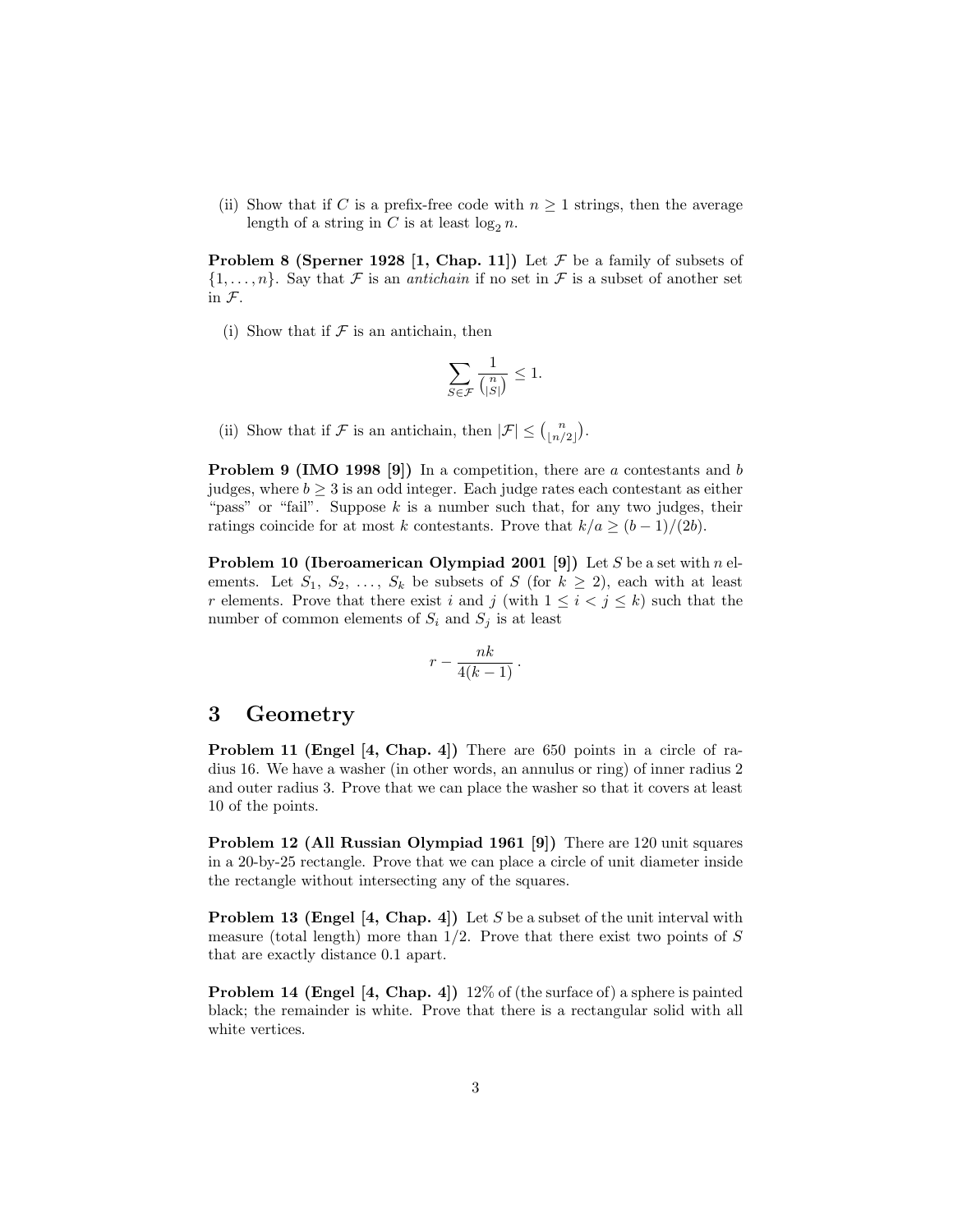Problem 15 (Engel [4, Chap. 4]) There are several circles of total circumference 10 inside a square of side length 1. Prove that there is a line that intersects at least 4 of the circles.

Problem 16 (Engel [4, Chap. 5]) A tramp has a coat of area 1 with 5 patches. Each patch has area at least  $1/2$ . Prove that two patches exist with common area at least 1/5.

Problem 17 (IMO 1970 [9]) In a plane there are 100 points, no three of which are collinear. Consider all possible triangles having these points as vertices. Prove that no more than 70% of these triangles are acute-angled.

**Problem 18 (IMO 1971 [9])** Prove that for every natural number  $m$ , there exists a finite set  $S$  of points in a plane with the following property: For every point A in S, there are exactly  $m$  points in S which are at unit distance from A.

**Problem 19 (IMO 1989 [9])** Let n and k be positive integers and let S be a set of  $n$  points in the plane such that

(i) No three points of S are collinear, and

(ii) For any point  $P$  of  $S$  there are at least  $k$  points of  $S$  equidistant from  $P$ .

Prove that:

$$
k \le \frac{1}{2} + \sqrt{2n}.
$$

# 4 Graph Theory

Problem 20 (Szele 1943 [1, Chap. 2]) In a (round-robin) tournament, every player plays one game with every other player. A Hamiltonian path of the tournament is an ordering of the players from left to right so that every player (except the last) beat the player immediately to its right. Let  $n$  be a positive integer. Show that there is a tournament with n players that has at least  $n!/2^{n-1}$ Hamiltonian paths.

**Problem 21 (Erdős 1963 [1, Chap. 1])** Let  $k$  be a positive integer. Say that a (round-robin) tournament is k-unrankable if for every set of  $k$  players, there is another player who beat all of them. Show that there is a tournament with at least  $k$  players that is  $k$ -unrankable.

**Problem 22 (Turán 1941 [1, Chap. 6])** Let  $G = (V, E)$  be a graph with m edges and n vertices. Let  $d(v)$  be the degree (number of edges) of vertex v. An independent set is a set of vertices such that no two are adjacent (joined by an edge).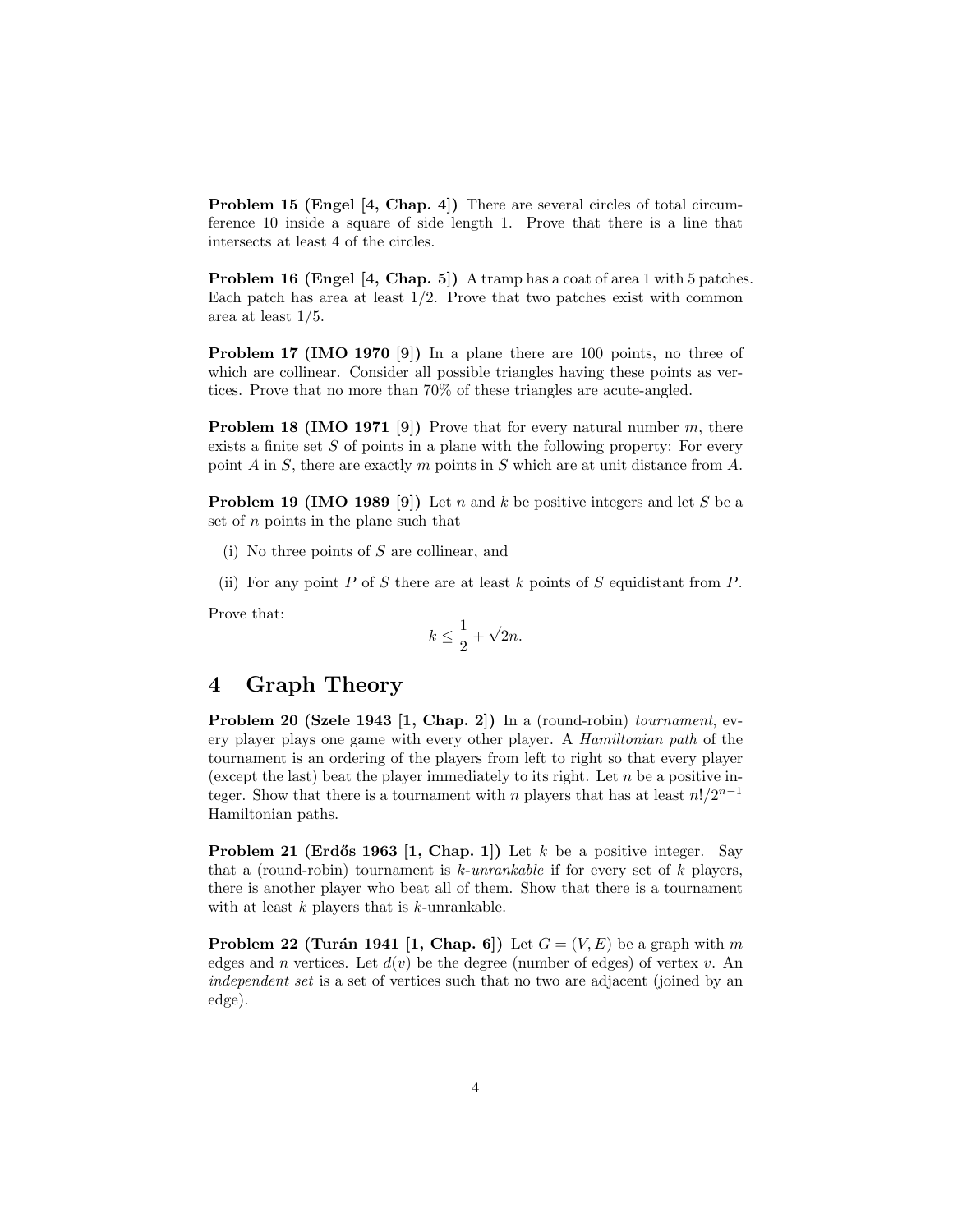(i) Show that G contains an independent set of size at least

$$
\sum_{v \in V} \frac{1}{d(v)+1}.
$$

(ii) Show that G contains an independent set of size at least  $n^2/(2m+n)$ .

Problem 23 (IMO Shortlist 1986 [9] and German Olympiad [4, Chap. 14]) Let S be a set of n points in space  $(n \geq 3)$ . The segments joining these points are of distinct length, and  $r$  of these segments are colored red. Let  $m$  be the smallest integer for which  $m \geq 2 \cdot r/n$ . Prove that there always exists a path of m red segments with their lengths sorted increasingly.

**Problem 24 (USAMO 1985 [9])** There are  $n \geq 2$  people at a party. Prove that there are two people such that, of the remaining  $n-2$  people, there are at least  $\lfloor n/2 \rfloor - 1$  of them, each of whom knows both or else knows neither of the two. Assume that "knowing" is a symmetric relation, and that  $|x|$  denotes the greatest integer less than or equal to x.

Problem 25 (Asian Pacific Olympiad 1989 [9]) Let S be a set consisting of m pairs  $(a, b)$  of positive integers with the property that  $1 \le a < b \le n$ . Show that there are at least

$$
4m\cdot\frac{(m-\frac{n^2}{4})}{3n}
$$

triples  $(a, b, c)$  such that  $(a, b), (a, c),$  and  $(b, c)$  belong to S.

Problem 26 (USAMO 1995 [9]) Suppose that in a certain society, each pair of persons can be classified as either amicable or hostile. We shall say that each member of an amicable pair is a friend of the other, and each member of a hostile pair is a *foe* of the other. Suppose that the society has n persons and q amicable pairs, and that for every set of three persons, at least one pair is hostile. Prove that there is at least one member of the society whose foes include  $q(1-4q/n^2)$  or fewer amicable pairs.

# 5 Algebra

Problem 27 (Bay Area Math Olympiad 2004 [2]) Suppose one is given n real numbers, not all zero, such that their sum is zero. Prove that one can label these numbers  $a_1, a_2, \ldots, a_n$  in such a manner that

$$
a_1a_2 + a_2a_3 + \dots + a_{n-1}a_n + a_na_1 < 0.
$$

Problem 28 (Rudin [8] and Chinese Olympiad 1986 [10]) Let  $z_1, \ldots, z_n$ be complex numbers. Show that there is a set  $S \subseteq \{1, \ldots, n\}$  such that

$$
\left|\sum_{j\in S}z_j\right|\geq \frac{1}{\pi}\sum_{j=1}^n|z_j|.
$$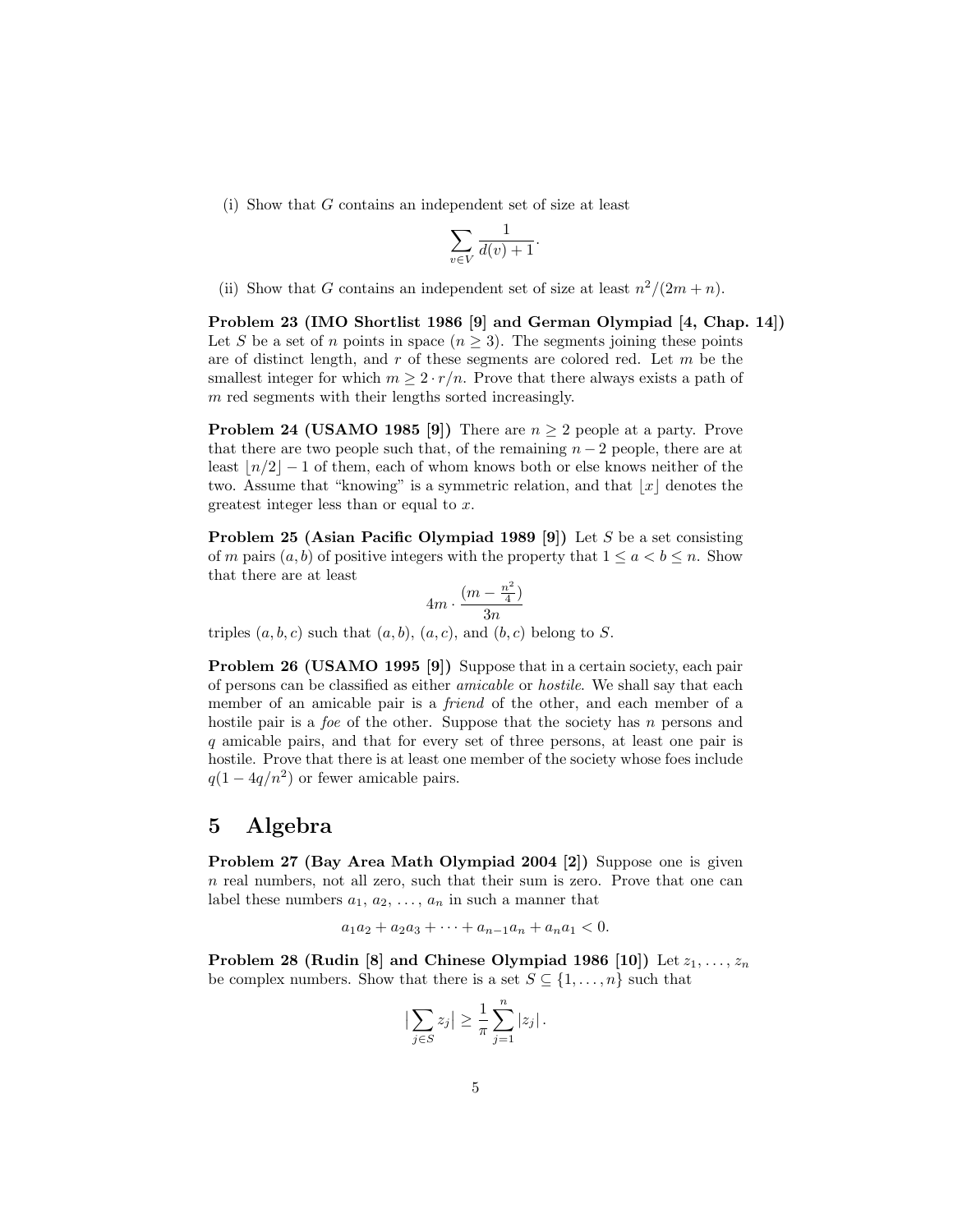**Problem 29** Let  $z_1, \ldots, z_n$  be complex numbers on the unit circle. Show that there is a semicircular arc of the unit circle that contains at least

$$
\frac{n+ \left| \sum_{j=1}^n z_j \right|}{2}
$$

of the numbers.

**Problem 30 (Romania 2004)** Let  $z_1, \ldots, z_n$  be complex numbers. Prove that there exist numbers  $a_1, \ldots, a_n$ , each  $\pm 1$ , such that

$$
\left|\sum_{j=1}^n a_j z_j\right|^2 \le \sum_{j=1}^n |z_j|^2.
$$

Problem 31 (Weierstrass Approximation Theorem 1885 [1, Chap. 7]) Let F be a continuous function on [0, 1]. Let  $\epsilon > 0$ . Show that there is a polynomial G such that for each p in [0, 1], we have  $|F(p) - G(p)| \leq \epsilon$ .

**Problem 32 (Putnam 1947 [9])** Given  $P(z) = z^2 + az + b$ , a quadratic polynomial of the complex variable  $z$  with complex coefficients  $a, b$ . Suppose that  $|P(z)| = 1$  for every z such that  $|z| = 1$ . Prove that  $a = b = 0$ .

Problem 33 (Math. Tripos 1929 [5, Chap. 6] and Putnam Feb. 1958 [9]) If  $a_0, a_1, \ldots, a_n$  are real numbers satisfying

$$
\frac{a_0}{1} + \frac{a_1}{2} + \dots + \frac{a_n}{n+1} = 0,
$$

show that the equation  $a_0 + a_1x + a_2x^2 + \cdots + a_nx^n = 0$  has at least one real root.

**Problem 34** Let  $p$  and  $q$  be nonnegative numbers that add up to 1. Let  $m$ and  $n$  be nonnegative integers. Prove that

$$
(1 - pm)n + (1 - qn)m \ge 1.
$$

## 6 Number Theory

**Problem 35 (IMO Shortlist 1991 [9])** Let A be a set of n residues mod  $n^2$ . Show that there is a set B of n residues mod  $n^2$  such that at least half of the residues mod  $n^2$  can be written as  $a + b$  with a in A and b in B.

**Problem 36 (USA Team Selection Test 2001 [7])** For a set S, let  $|S|$  denote the number of elements in S. Let A be a set of positive integers with  $|A| = 2001$ . Prove that there exists a set B such that

$$
(i) B \subseteq A;
$$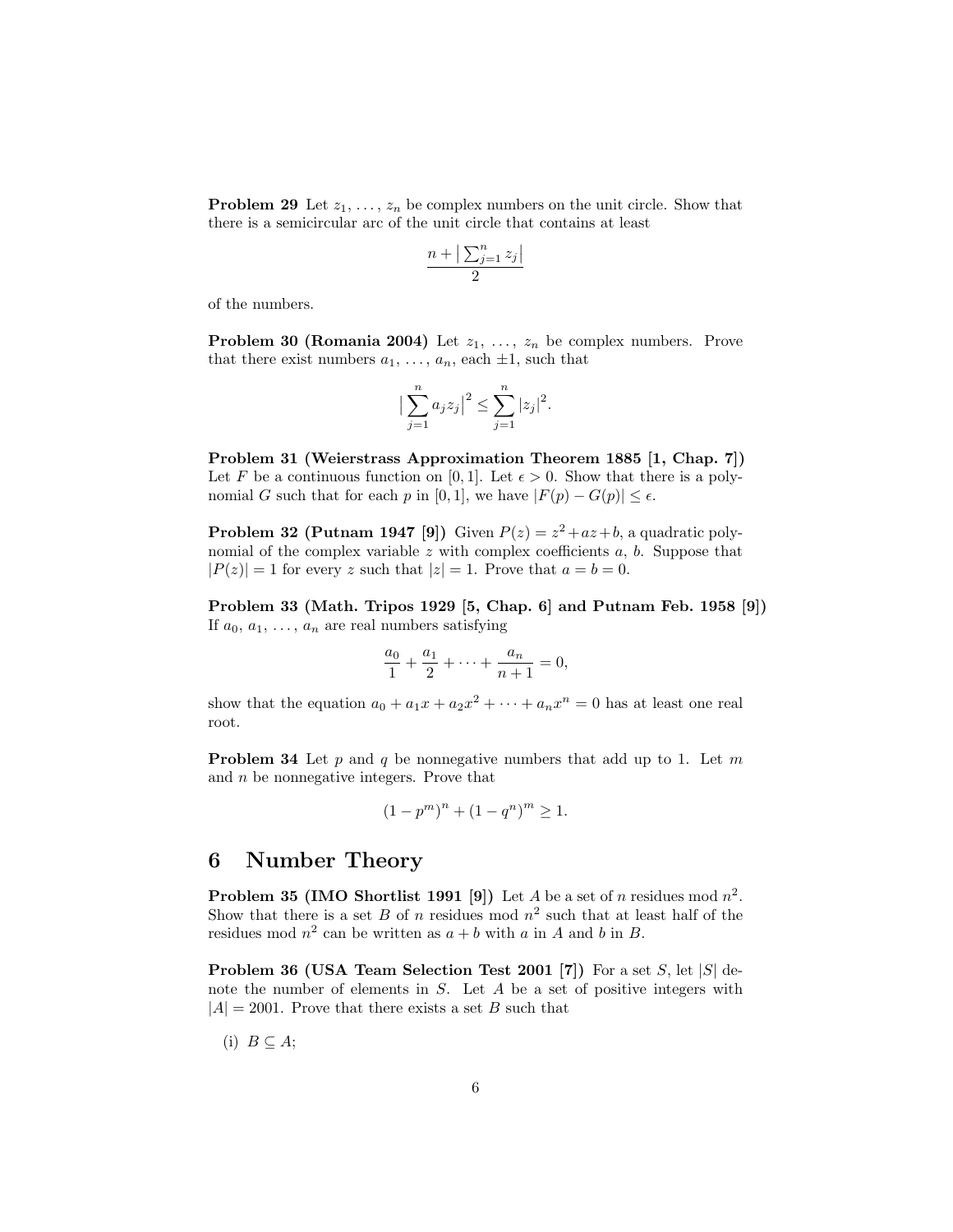- (ii)  $|B| \ge 668;$
- (iii) for any  $u, v \in B$  (not necessarily distinct),  $u + v \notin B$ .

Problem 37 (Erdős 1965 [1, Chap. 1]) A set of numbers is sum-free if the sum of every two numbers (possibly equal) in the set is not in the set. Let A be a set of  $n \geq 1$  nonzero integers. Show that there is a sum-free subset of A with more than  $n/3$  elements.

**Problem 38 (Erdős 1956 [1, Chap. 8])** If S is a set of nonnegative integers, and n is a nonnegative integer, define  $R<sub>S</sub>(n)$  to be the number of ways that n can be represented as the sum of two distinct integers in S. Show that there is a set S such that for all  $n > 1$ , we have

$$
1 \le R_S(n) \le 1000 \ln n.
$$

# 7 Hints

Below are brief hints for solving all of the problems via the probabilistic method. Most of the hints suggest at a minimum how to define the random object.

**Hint 1** Let  $v$  and  $w$  be two random students (with replacement). What is the probability that neither v nor w solved Problem 1? Problem 2? And so on until Problem 6.

Hint 2 Consider a random 4-coloring of 1..1987. What is the probability that a particular progression of length 10 is monochromatic? How many arithmetic progressions of length 10 are there in 1..1987?

Hint 3 Color each odd integer red or blue randomly. Color each even integer the opposite color of the preceding odd integer.

**Hint 4** Let f be a random permutation of 1..*n*. What is the probability that 1 is a fixed point? 2? And so on up to n. Add these probabilities to get the expected number of fixed points of  $f$ . Do you see how that result is essentially the same as the given problem?

**Hint 5** Let f be a random permutation of 1.n. Let k be the number of fixed points of f. The preceding solution showed that  $E[k] = 1$ . Next show that  $E[k(k-1)] = 1.$ 

**Hint 6** Let x be a random permutation of 1..2n. Let  $A_i$  be the event "|x<sub>i</sub> −  $x_{i+1} = n$ ". What is the probability of  $A_i$ ? What is the probability of  $A_i \cap A_j$ ? Now use PIE (the Principle of Inclusion-Exclusion) to bound from below the probability that some  $A_i$  is true.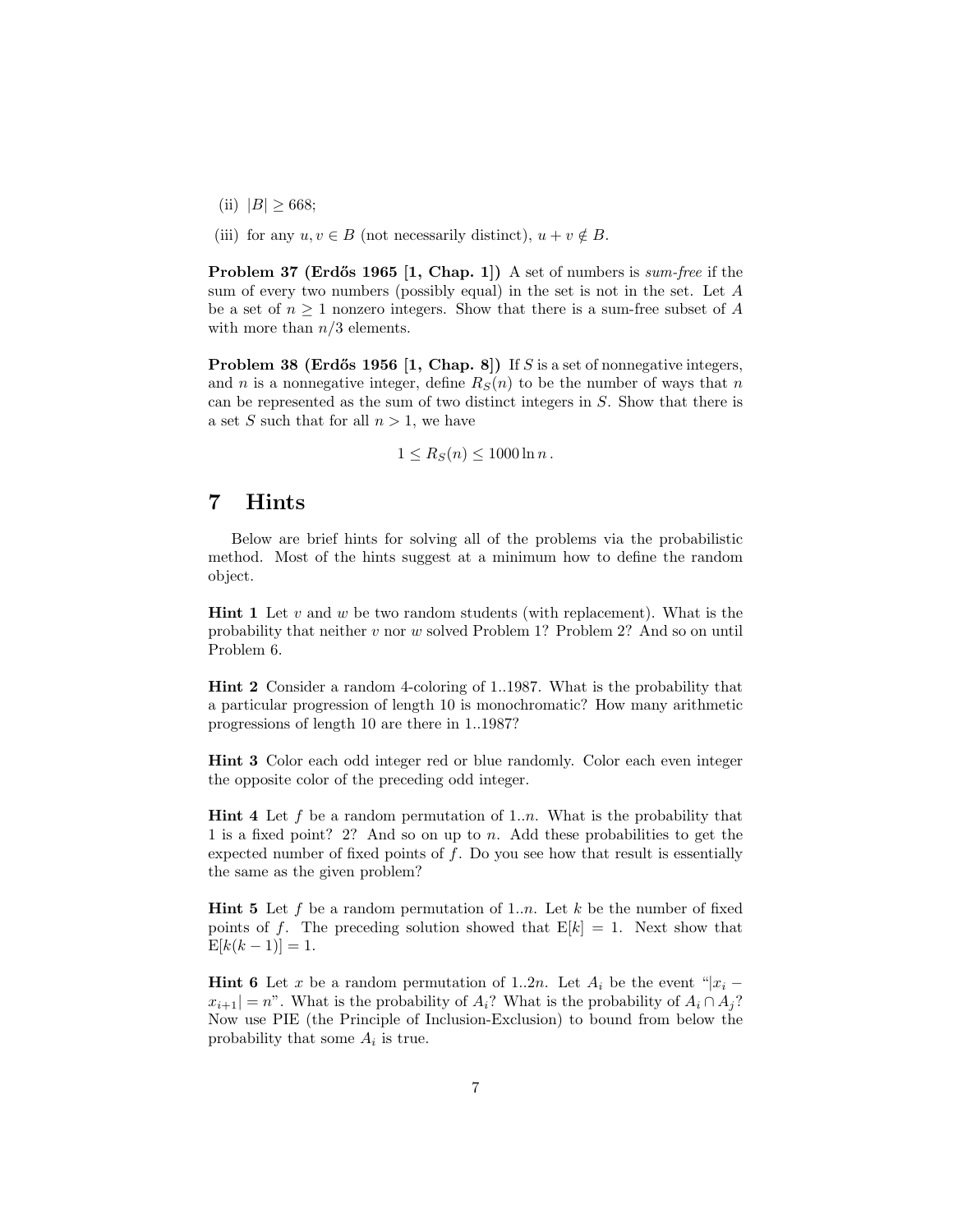#### Hint 7

- (i) Let r be a random infinite string. What is the probability that a particular string is a prefix of  $r$ ? What is the probability that some string in  $C$  is a prefix of r?
- (ii) Apply the AM–GM (arithmetic-geometric mean) inequality to the first part.

### Hint 8

- (i) A chain is a family of sets such that for each pair of sets, one is a subset of the other. A maximal chain is a chain with one subset of each size from 0 to n. Let C be a random maximal chain. Note that C and F intersect in at most one element. What is the probability that some set in  $\mathcal F$  is in  $\mathcal C$ ?
- (ii) Use the first part. What is the largest binomial coefficient in a row of Pascal's triangle?

**Hint 9** Let C be a random contestant. Let p be the number of judges that pass C, and f be the number of judges that fail C. Use the inequality  $\binom{p}{2} + \binom{f}{2} \geq$  $(b-1)^2/4$ . Take expected value of both sides. Can you interpret E[ $\binom{p}{2}$ ] in terms of the original problem? How about  $E[{f \choose 2}]$ ?

**Hint 10** Let v be a random element of S. Let d be the number of indices i such that  $S_i$  contains v. Use the inequality  $\binom{d}{2} \ge (k-1)d/2 - k^2/8$ . Take expected value of both sides. Can you interpret  $E[d]$  in terms of the original problem? How about  $E\begin{bmatrix} \begin{pmatrix} d \\ 2 \end{pmatrix} \end{bmatrix}$ ?

Hint 11 Choose a random point in a concentric circle of radius 19. Show that the expected number of points covered by a washer placed at that point is greater than 9.

Hint 12 Consider the inner 19-by-24 rectangle that is concentric with the large rectangle. Place the center of the circle at a random point in the 19-by-24 rectangle. What is the probability that the circle overlaps with a particular unit square?

**Hint 13** Let  $x$  be a point chosen uniformly at random from the unit interval. Define y to be  $x + 0.1$  if  $\vert 10x \vert$  is even, and  $x - 0.1$  if  $\vert 10x \vert$  is odd. Note that y also has a uniform distribution on the unit interval. Also, the distance from  $x$ to y is 0.1. What is the probability that x is not in  $S$ ? How about y?

Hint 14 Fix a coordinate system whose origin is the center of the sphere. Let  $p$  be a random point on the sphere. Consider the 7 reflections of  $p$  along all the axes. What is the probability that  $p$  is black? What about each of its reflections? [By the way, I don't know whether the result is true for a cube instead of a rectangular solid. Also, can the constant 12% be made significantly larger?]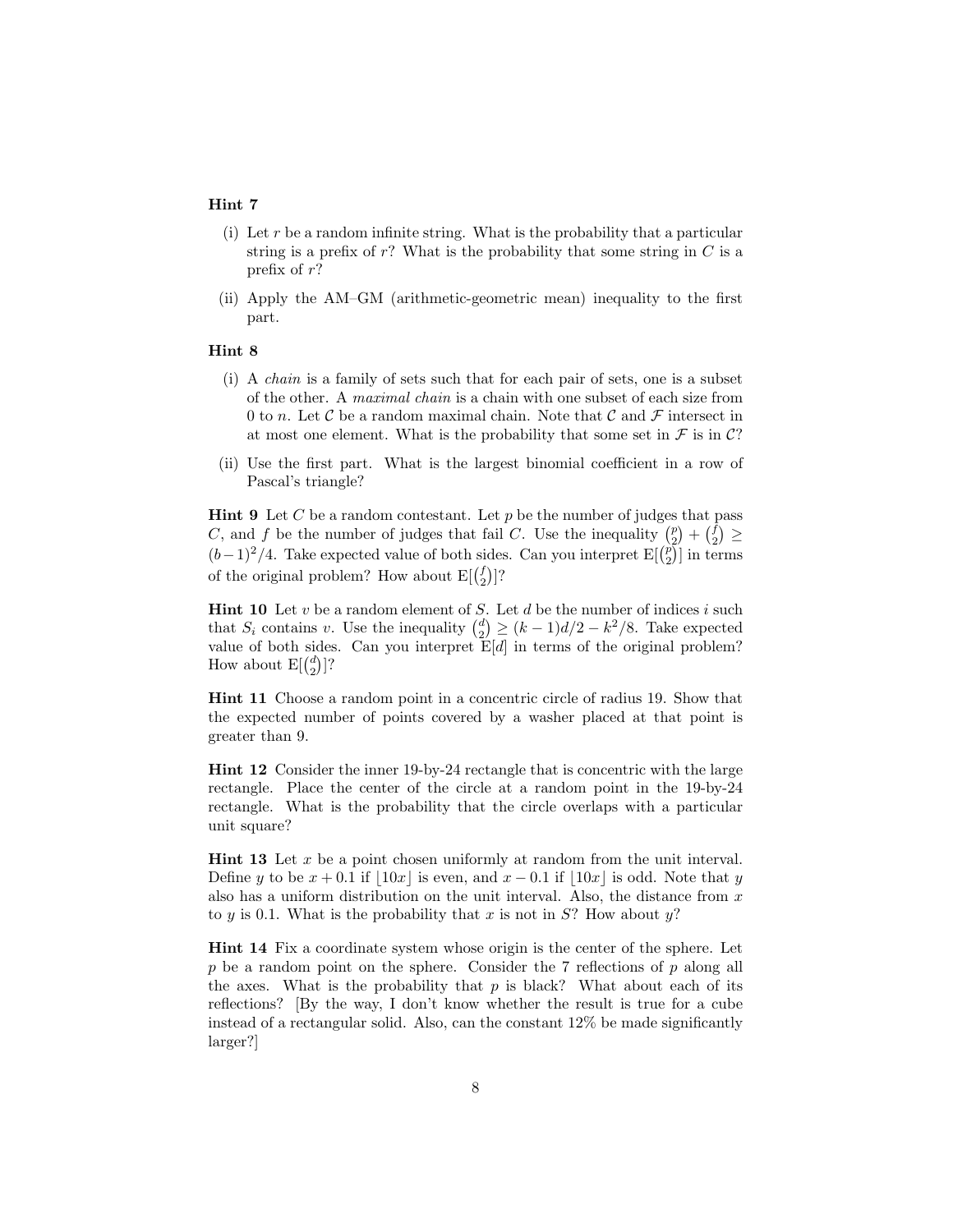Hint 15 Fix one side of the square, and choose a random point on that side. Consider the line that passes through that point and is perpendicular to that side. Show that the expected number of circles that the line passes through is more than 3.

**Hint 16** Choose a random point on the coat. Let  $d$  be the number of patches that the point belongs to. Use the inequality  $\binom{d}{2} \geq 2d-3$ . Take expected value of both sides. What is the expected value of  $d$  in terms of the original problem? What about the expected value of  $\binom{d}{2}$ ?

Hint 17 First prove that among four points, the probability that a triangle is acute is at most 75%. Using that result, prove that among five points, the probability that a triangle is acute is at most 70%. Finally use that result to solve the problem.

**Hint 18** Choose m random vectors on the unit circle. Let S be the set of sums of each of the  $2^m$  subsets of the vectors.

**Hint 19** For each point in  $S$ , fix one circle centered at that point that contains at least  $k$  other points in  $S$ . Let  $P$  be a random point in  $S$ . Let  $d$  be the number of the circles that contain  $P$ . Note that the expected value of  $d$  is at least k. Note that any two circles intersect in at most two points. Hence, show that the expected value of  $\binom{d}{2}$  is at most  $2(n-1)$ . Finally use the inequality  $\mathrm{E}[\binom{d}{2}] \geq \binom{\mathrm{E}[d]}{2}.$ 

**Hint 20** Let T be a random tournament with n players. (The outcome of each game is random and mutually independent of other games.) What is the expected number of Hamiltonian paths of T?

**Hint 21** Let *n* be a sufficiently large integer (say  $3^k$ ). Let *T* be a random tournament with n players. [By the way, there are explicit constructions known for unrankable tournaments, but they required advanced concepts such as quadratic residues and Riemann's hypothesis for finite fields.]

### Hint 22

- (i) Consider a random ordering of the n vertices from left to right. Let  $I$  be the set of vertices whose neighbors are all to the right of it. Note that I is an independent set. What is the expected size of I?
- (ii) Apply the AM–HM (arithmetic-harmonic mean) inequality to the expression in the first part.

**Hint 23** Translation into graph theory: Given a graph with  $n$  vertices and  $r$ edges, whose edges are labeled  $1, 2, \ldots, r$ , show that there exists a path of at least  $2r/n$  edges with their labels in increasing order. Let's place a "hiker" at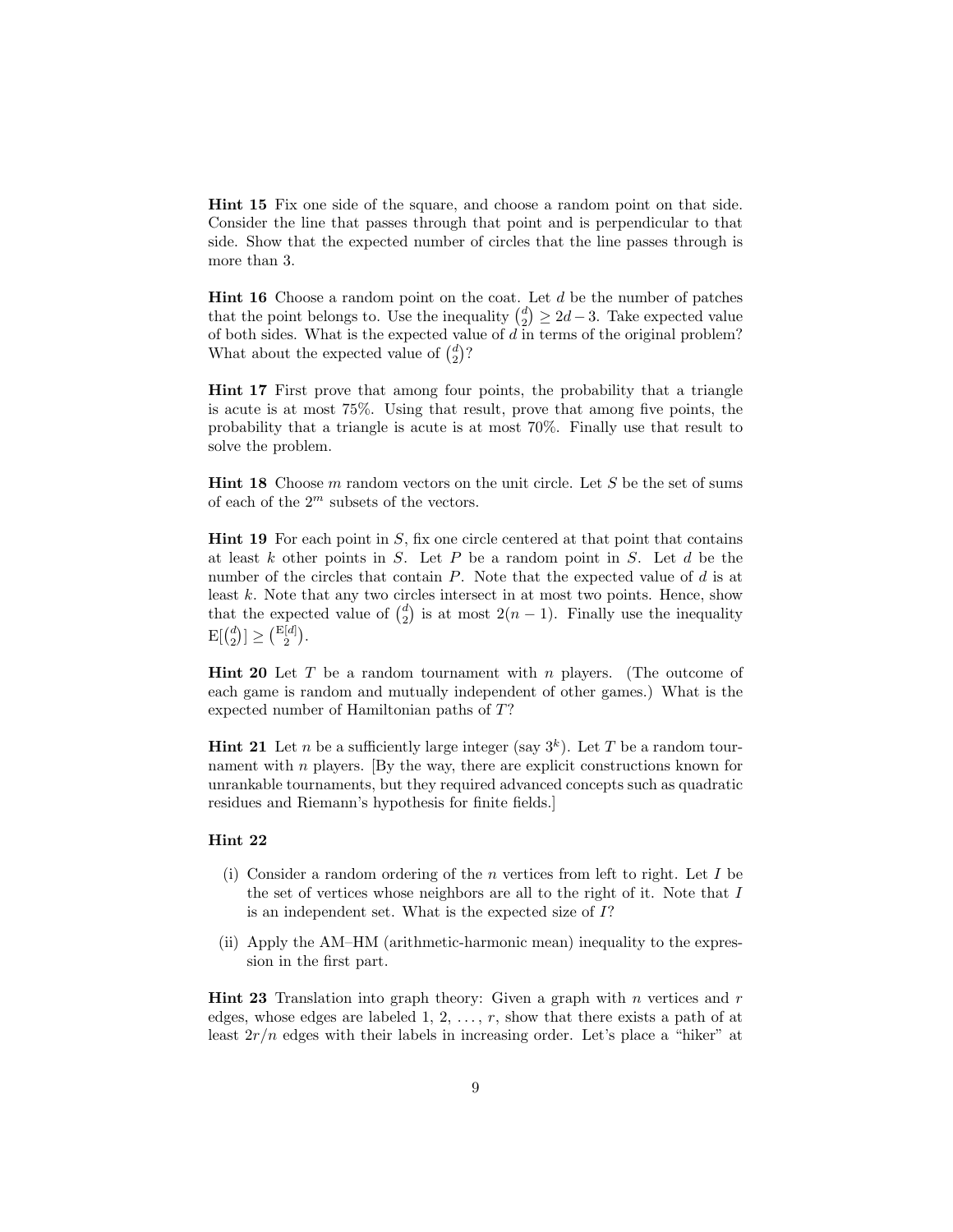a random vertex, chosen uniformly from the n vertices. In Step 1, look at the edge labeled 1; if at one of the endpoints of that edge, the hiker will traverse that edge. Similarly for Steps 2, 3,  $\dots$ , r. Note that after each step, the hiker is still uniformly distributed. What is the expected number of edges that the hiker traversed?

**Hint 24** Translation into graph theory: Given a graph with  $n \geq 2$  vertices, show that there are two vertices v and w such that at least  $\lfloor n/2 \rfloor - 1$  of the other vertices are joined to both or neither of v and w. Let v and w be two vertices chosen at random (without replacement). Let  $x$  be an arbitrary vertex. Can you bound from above the probability that x is joined to exactly one of  $v$ and w?

**Hint 25** Translation into graph theory: Show that a graph with  $n$  vertices and m edges has at least  $m(4m - n^2)/(3n)$  triangles. By the QM–AM (quadraticarithmetic mean) inequality, the sum of the squares of the degrees is at least  $4m^2/n$ . Let  $\{v, w\}$  be a random edge of the graph. Show that the expected number of triangles that contain v and w is at least  $4m/n - n$ .

Hint 26 Translation into graph theory: Show that in a triangle-free graph with n vertices and  $q$  edges, there is a vertex  $v$  such that removing  $v$  and its neighbors leaves at most  $q(1-4q/n^2)$  edges. Again, by the QM–AM inequality, the sum of the squares of the degrees is at least  $4q^2/n$ . Let v be a random vertex. Show that the expected number of edges lost when  $v$  and its neighbors are removed is at least  $4q^2/n^2$ .

**Hint 27** Let  $a_1, \ldots, a_n$  be a random permutation of the original numbers. What is the expected value of the left-hand side?

**Hint 28** Let  $r$  be a random ray from the origin. Let  $S$  be the set of indices j such that  $z_j$  makes an acute angle with r. Look at the projection of each  $z_j$ onto r. What is the expected absolute value of each projection?

Hint 29 By rotating, we may assume that the sum of the vectors is a nonnegative real number. Let  $y_0$  be a random real number between  $-1$  and 1. Let p be the point on the right half of the unit circle whose  $y$ -coordinate is  $y_0$ . Place the semicircle so that its midpoint is at  $p$ . What is the probability that a specific complex number is on that semicircle? What is the expected number of our complex numbers that are on that semicircle?

**Hint 30** Choose each  $a_j$  randomly and independently to be  $-1$  or  $+1$ . What is the expected value of the left-hand side?

Hint 31 Because f is continuous on a bounded interval, it is uniformly continuous and bounded there. Let  $n$  be a sufficiently large integer. Let  $h$  be the number of heads when  $n$  coins are flipped, each with probability  $p$  of heads. Let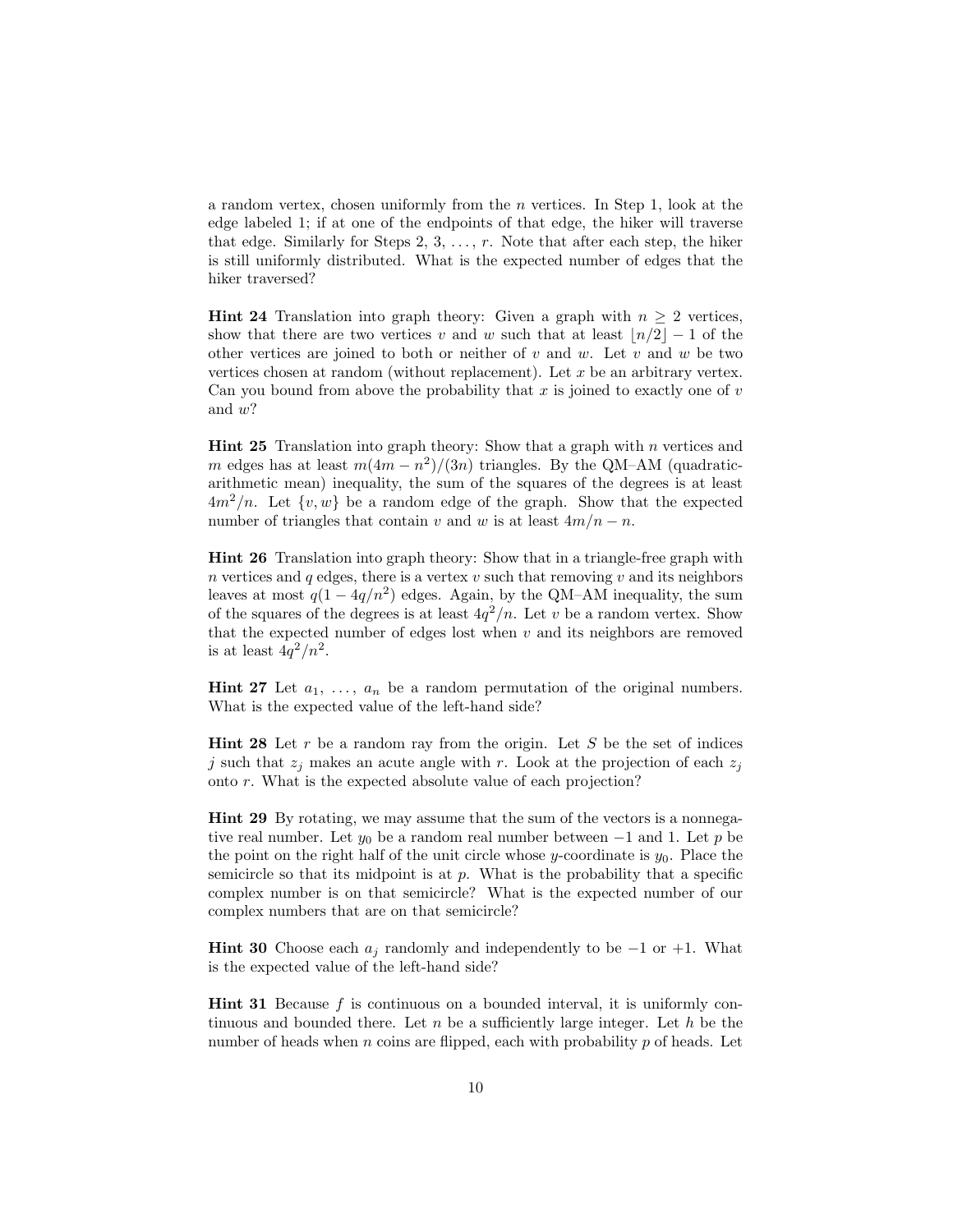$G(p)$  be the expected value of  $F(h/n)$ . Note that G is a polynomial of degree n. Because h is likely to be near pn, the value of  $G(p)$  will be near  $F(p)$ .

**Hint 32** Let  $z$  be a random point on the unit circle. What is the expected value of  $|P(z)|^2$ ?

**Hint 33** Let x be a random point on the unit interval  $[0, 1]$ . What is the expected value of the given polynomial at  $x$ ?

Hint 34 Consider a random m-by-n matrix in which each cell is filled with a 1 with probability p, and a 0 with probability q. What is the probability that every row has at least one 1? What is the probability that every column has at least one 0?

**Hint 35** Let B be a set of n residues mod  $n^2$  chosen randomly (with replacement). Can you bound from above the probability that a particular residue is not in  $A + B$ ?

**Hint 36** Let p be a large prime of the form  $3k+2$ . Let C be the set  $k+1..2k+1$ . Note that C is a sum-free set mod p. Let r be a random integer from 1 to  $p-1$ . Let B consist of those numbers a in A such that ar mod  $p \in C$ . What is the expected size of B?

Hint 37 This problem is a generalization of the previous one and has the same proof. [By the way, it is not known whether the constant 1/3 can be increased.]

**Hint 38** Let S be a random set of positive integers such that  $x$  is in  $S$  with probability  $10\sqrt{\ln x/x}$  (for  $x \ge 1000$ ). Show that the expected value of  $R_S(n)$ is on the order of  $\ln n$ . Show that  $R_S(n)$  is likely to be near its expected value. [By the way, it is a great open problem to determine whether there exists a set S such that  $R<sub>S</sub>(n)$  is always between 1 and another constant. My guess is that there is no such set.]

# References

- [1] Noga Alon and Joel Spencer (2000), The Probabilistic Method (Second Edition), Wiley. See [11] for the first four chapters of the first edition.
- [2] Bay Area Mathematical Olympiad, http://mathcircle.berkeley.edu.
- [3] Thomas M. Cover and Joy A. Thomas (1991), Elements of Information Theory, Wiley.
- [4] Arthur Engel (1998), Problem-Solving Strategies, Springer.
- [5] Godfrey H. Hardy (1952), A Course of Pure Mathematics (Tenth Edition), Cambridge University Press.